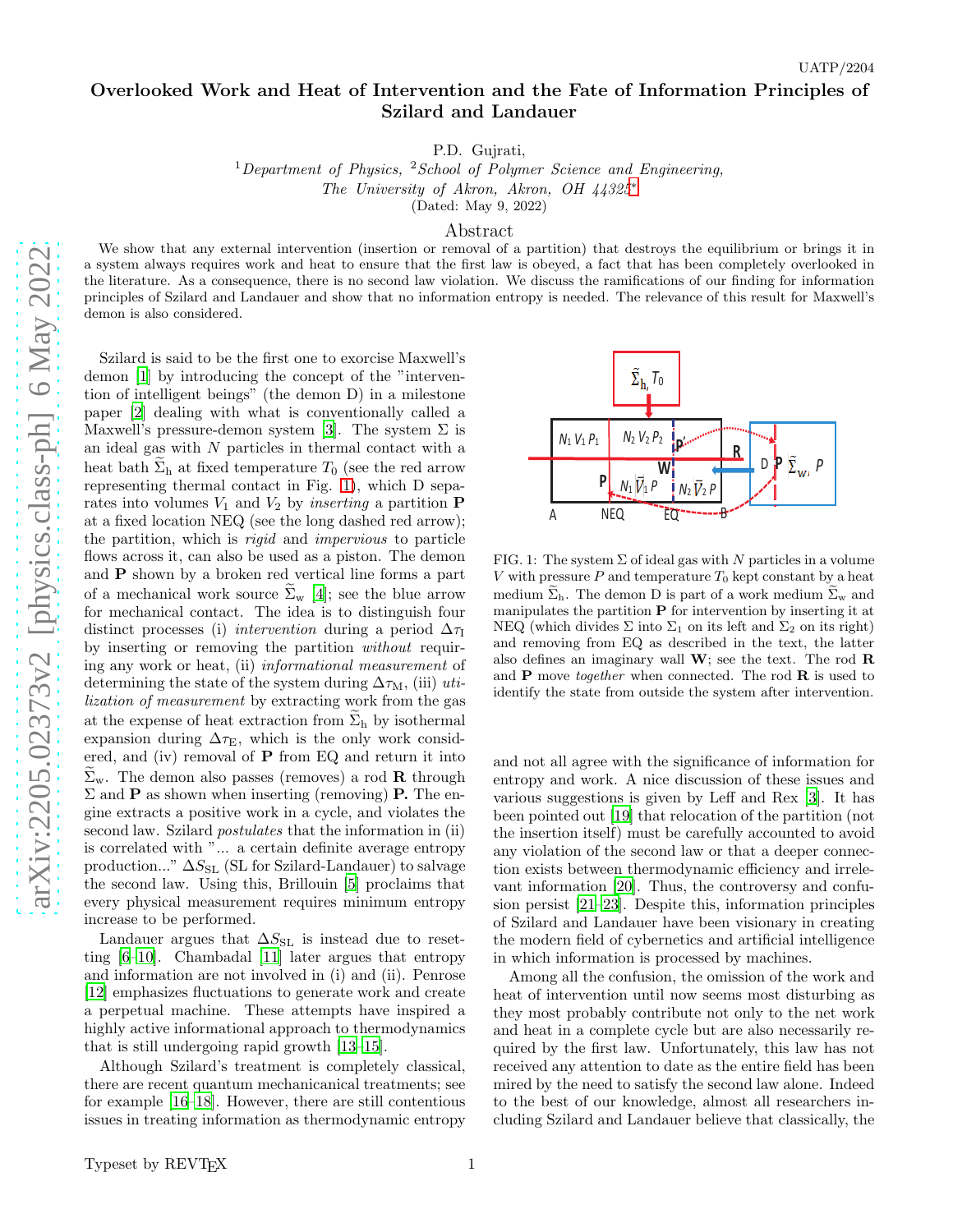intervention neither involves heat nor work. This is quite surprising as any possible entropy change  $\Delta S_I$  due to intervention results in a directly measurable heat transfer  $\Delta Q_{\rm I}$  that plays an important role, and requires some accompanying work  $\Delta W_I$  to satisfy the first law. But  $\Delta S_I$ must be nonzero if the intervention desturbs the state by destroying the equilibrium state  $\mathfrak{M}_{\text{eq}}$  or bringing it back. Then it must play a pivotal role in not only settling the violation of the second law but also satisfying the first law. This also suggests that almost all earlier attempts to satisfy the second law will need reassessment.

Therefore, there is an urgent need to carefully look at the process of intervention in (i) and the role of information in (ii). We discuss a many-particle system to make a general argument about intervention for an arbitrary system. Our main conclusion is in the form of the following theorem that intervention by itself usually requires nonzero  $\Delta S_{\text{I}}$ ,  $\Delta Q_{\text{I}}$ , and  $\Delta W_{\text{I}}$ , which so far have been overlooked, and have profound implications for the underpinnings of the entire field of information theory.

Intervention Theorem: Any act of intervention such as insertion (Szilard) or removal (Landauer) of a partition that destroys  $M_{eq}$  or brings it back in an interacting system always results in heat that can be externally measured and satisfies the first law to determine work.

**Proof:** We consider a prefixed point NEQ that divides  $\Sigma$  into fixed volumes  $V_1$  on its left and  $V_2$  on its right. Initially, the gas is in  $\mathfrak{M}_{eq}$ . At time  $t = 0$ , D moves **P** from  $\Sigma_{w}$  and inserts it at NEQ (different from EQ) along with **R**. The partition divides N randomly into  $N_1 \geq 0$ and  $N_2 = N - N_1 \geq 0$ . Different attempts to put **P** at NEQ will result in different values of  $N_1$  and  $N_2$ . The two gases, each in equilibrium at some time  $\tau_1$ , are not in equilibrium with each other; this state is denoted by  $\mathfrak{M}_{\text{neq}}$ . We give two independent methods to find  $\Delta W_{\text{I}}$ .

(a) Let  $\Delta S_{\rm I} = S(\mathfrak{M}_{\rm neq}) - S(\mathfrak{M}_{\rm eq})$  be the entropy change. Associated with this is the externally measured heat  $\Delta Q_I$ . From the first law applied to the intervention in (i), the corresponding work is  $\Delta W_{\rm I} = dQ_{\rm I} - dE_{\rm I}$ .

(b) We consider the imaginary wall **W** at EQ in  $\mathfrak{M}_{eq}$ so that  $N_1$  particles are in the volume  $\bar{V}_1$  to its left and  $N_2$  particles in  $\bar{V}_2$  to its right, and P is the pressure on both sides. The entropy is  $S(\mathfrak{M}_{eq})$ . We treat **W** as an imaginary piston  $\mathbf{P}'(R)$  is not important in this process) that moves reversibly from EQ to NEQ so that  $\tilde{V}_1 \rightarrow V_1$ , and simultaneously  $\tilde{V}_2 \rightarrow V_2$  to reproduce  $\mathfrak{M}_{\mathrm{neq}}$ in (a). As  $\mathfrak{M}_{\text{neq}}$  has been reproduced, it is irrelevant how it is generated as  $\Delta S_I$  and  $\Delta E_I$  are the same. If P' is moved so that  $\Delta Q_{\rm I}$  is the same as in (a), then  $\Delta W_{\rm I}$  is also the same as above. As the two gases in  $\bar{V}_1$  and  $\bar{V}_2$ are in equilibrium with each other, D can replace  $\bf{W}$  by inserting P (see the reverse of the dotted short red arrow now pointing to EQ) there. During this insertion at EQ,  $\Delta W'_I = \Delta Q'_I = 0$ . Now, D can use **P** in place of **P'** to move it to NEQ to yield the same  $\Delta W_{\rm I}$ ,  $\Delta S_{\rm I}$ , and  $\Delta Q_{\rm I}$ .

During removal of **P** from NEQ, D changes  $\mathfrak{M}_{\text{neq}}$  to  $\mathfrak{M}_{\text{eq}}$  so that all  $\Delta S_{\text{I}}, \Delta Q_{\text{I}}$ , and  $\Delta W_{\text{I}}$  are negative of the above quantities for insertion. This proves the theorem.

Before proceeding further, we briefly use the above new understanding of the insertion of  $P$  in a one-particle Szi-lard engine (Fig. [1](#page-0-0) with  $N_1 = N = 1, N_2 = 0, V_1 = V_2 =$  $V/2$ ). Before insertion, the probabilities are  $p_1 = p_2$  $1/2$  of the particle being in  $\Sigma_1$  and  $\Sigma_2$ , respectively. After insertion, we have either  $p_1 = 1, p_2 = 0$  (state 0 or  $\mathfrak{M}_{10}$  or  $p_1 = 0, p_2 = 1$  (state 1 or  $\mathfrak{M}_{01}$ ). This results in  $\Delta S_{\rm I} = -\ln 2 \Rightarrow \Delta Q_{\rm I} = -T_0 \ln 2$  (externally measurable) due to insertion alone in (i) so  $\Delta W_{\rm I} = -T_0 \ln 2$  from  $\Delta E_{\rm I} = \Delta Q_{\rm I} - \Delta W_{\rm I} = 0$ . Thus,  $|\Delta Q_{\rm I}|$  is given out to  $\widetilde{\Sigma}_{\rm h}$ and  $|\Delta W_I|$  to  $\widetilde{\Sigma}_w$ , *i.e.*, D. All this is in accordance with the above theorem. This first law for the intervention in (i) has never been used to date to draw this conclusion.

Work and Heat of Intervention: The above proof is for a general system but we now determine these quantities for an ideal gas that is assumed to always have the same temperature  $T_0$ . The pressure P in  $\mathfrak{M}_{\text{eq}}$  satisfies  $PV = NT_0$ . The pressure of the two gases in  $\mathfrak{M}_{\text{neq}}$  at time  $\tau_1$  are  $P_1 = N_1T_0/V_1$  and  $P_2 = N_2T_0/V_2$ , respectively. We now show that

<span id="page-1-0"></span>
$$
\Delta W_{\rm I} = T_0 [N \ln P - N_1 \ln P_1 - N_2 \ln P_2] \le 0. \tag{1}
$$

We first consider (a). Initially, the entropy is  $S(\mathfrak{M}_{eq}) = N[g(T_0) - \ln P]$ , where  $g(T_0)$  is a constant function of constant  $T_0$  [\[24\]](#page-3-18) and plays no role in our discussion so we will omit it from now on. Moreover, to simplify the discussion, we will restrict ourselves to reversible processes. The entropy after insertion is given by  $S(\mathfrak{M}_{\text{neq}}) = -N_1 \ln P_1 - N_2 \ln P_2$ . Thus,

$$
\Delta S_{\rm I} = N \ln P - N_1 \ln P_1 - N_2 \ln P_2 \le 0,\tag{2}
$$

the equality (no entropy reduction) occurs if  $\Sigma$  is in equilibrium  $(\Delta P = P_1 - P_2 = 0)$ , which happens when NEQ and EQ are the same point. From  $\Delta S_{\text{I}}$ , we obtain  $\Delta Q_{\rm I} = T_0 \Delta S_{\rm I} \leq 0$  so that  $\Delta W_{\rm I} = \Delta Q_{\rm I}$  from the first law, which proves Eq. [\(1\)](#page-1-0). The negative values of  $\Delta Q_I$ and  $\Delta W_{\rm I}$  mean that heat is ejected to  $\Sigma_{\rm h}$  and the work is done by D or  $\widetilde{\Sigma}_{w}$ . During the removal of **P** by D from NEQ, gases will come to equilibrium with a concomitant entropy gain  $|\Delta S_{\text{I}}|$  so heat  $|\Delta Q_{\text{I}}|$  will be absorbed and work  $|\Delta W_I|$  done by the gas on D. We obtain the same values if we follow (b).

The intervention does not require  $\Delta S_{\text{I}}$ ,  $\Delta Q_{\text{I}}$ , and  $\Delta W_{\text{I}}$ if it does not destroy  $\mathfrak{M}_{\text{eq}}$  ( $\Delta P = 0$ ); otherwise they are nonzero but always satisfy the first law. We have only considered reversible processes as our goal is to merely justify their existence. It should be noted that  $P$  is impermeable to particle flow so once  $N_1$  is determined, it cannot change. In this regard, our treatment is different from that in the quantum version of Szilard's engine [\[17\]](#page-3-19). Our approach is in keeping with Szilard-Landauer idea that  $\mathfrak{M}_{10}$  and  $\mathfrak{M}_{01}$  for  $N=1$  are distinct states.

Measurement and Information: We now follow the consequences of the new understanding of the intervention for the measurement process. We treat P-R as a movable piston inside  $\Sigma$ . Before the intervention, we know  $V_1, V_2, P, T_0$ , and N. After intervention, we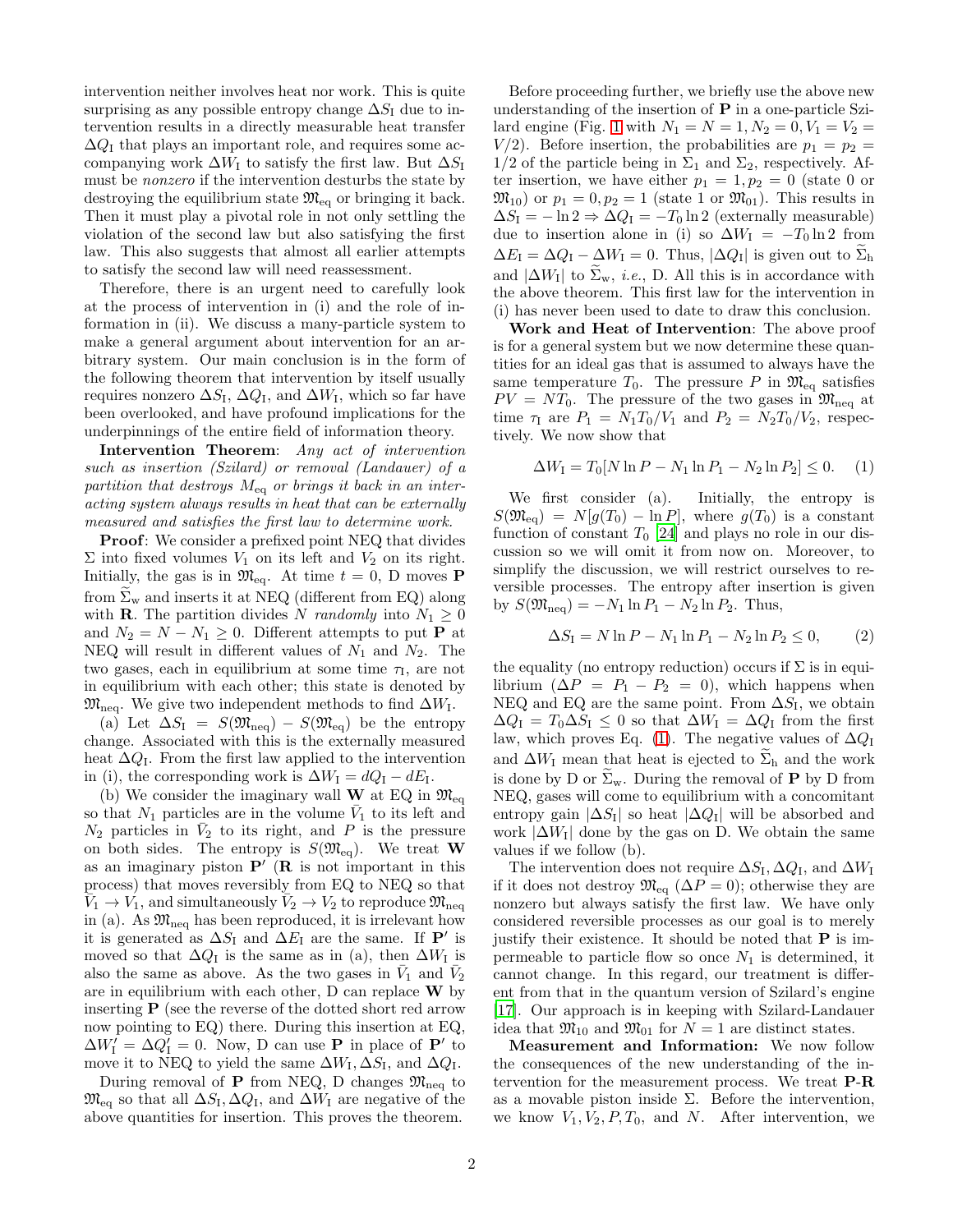need to know internal quantities  $N_1, N_2$  and  $P_1, P_2$  for a complete thermodynamic description. We now show that thermodynamics alone is sufficient to determine them so D does not need to actively "gather" any information. The *spontaneous* motion of  $P$  is always towards equilibrium at W during which  $\Delta P \to 0$ , which D easily determines by simply observing the direction R moves from the outside without making any mechanical contact with  $\Sigma$  so no work is involved: if moving to the right,  $\Delta P > 0$  and  $\bar{V}_1 > V_1, \bar{V}_2 < V_2$ ; if to the left,  $\Delta P < 0$  and  $\bar{V}_1 < V_1, \bar{V}_2 > V_2$ . As soon as **R** moves, D may attach a weight on its opposite end to perform external work. We will not consider any weight as our interest is to show what unknown quantities are thermodynamically determined. Observing W where P stops from the outside, D determines  $\bar{V}_1$  and  $\bar{V}_2$ , again without any work involved. The ideal gas equation gives

$$
N_1 = N\frac{\bar{V}_1}{V}, N_2 = N\frac{\bar{V}_2}{V}, P_1 = P\frac{\bar{V}_1}{V_1}, P_2 = P\frac{\bar{V}_2}{V_2}.
$$
 (3)

Thus, we have verified that the state of the system is completely determined thermodynamically; there is no need for D to obtain any internal information that requires any work by mechanical contacts with  $\Sigma$ . As a consequence,  $\Delta W_M = \Delta Q_M = \Delta E_M = 0$ . The situation with Szilard's engine is even simpler; see below.

Isothermal Expansion: The positive work done by the gas in the isothermal expansion in (iii) from NEQ  $(P)$  to EQ  $(W)$  after insertion is precisely the magnitude  $\Delta W_{\rm E} = |\Delta W_{\rm I}|$  on  $\tilde{\Sigma}_{\rm w}$ , and the same amount of positive heat  $\Delta Q_{\rm E} = |\Delta Q_{\rm I}|$  is taken from  $\widetilde{\Sigma}_{\rm h}$  (recall that  $\Delta W_{\rm E}$ is the only work considered by Szilard-Landauer). They satisfy the first law with  $\Delta E_{\rm E} = 0$ . As the system is at equilibrium at  $W$ , D now takes out P (by separating from R) from EQ and brings it back into  $\Sigma_{\rm w}$  without involving any work or heat. This completes the isothermal cycle during which the net change  $\Delta E = \Delta E_I + \Delta E_M + \Delta E_E =$ 0. The conclusion is the same if  $P$  is removed; see later.

Information Entropy: However, remarkably, by recognizing nonzero  $\Delta W_{\rm I} = \Delta Q_{\rm I}$  during the intervention, not only the net heat  $\Delta Q$  taken from  $\Sigma_h$  but also the net work  $\Delta W$  done by the gas on  $\Sigma_w$  vanish during an entire cycle so no change has occurred either in  $\Sigma$ ,  $\Sigma_h$ , and  $\Sigma_{\rm w}$  (including D). The second law is not challenged. As the entropy of the universe has not changed, there is no need for Szilard-Landauer information conjecture  $\Delta S_{\rm SL} > 0$  due to the measurement. As we have assumed a reversible cycle, it is not clear why this entropy generation is needed. It is clear that the physical necessity of  $\Delta S_{\text{I}}, \Delta Q_{\text{I}}$ , and  $\Delta W_{\text{I}}$  ensures that the second law is not violated so the need for  $\Delta S_{\text{SL}} > 0$  loses any physical significance from the way they have been justified so far.

As no net work is generated per cycle, the process cannot be considered as forming an engine that can produce any work. It is merely performing a conventional reversible isothermal (isoenergetic) cycle.

A word of caution. The new value of  $N_1$  in the state

 $\mathfrak{M}_{N_1N_2}$  of  $\Sigma$  in the new cycle is again a random number and need not be the previous value, just as in Szilard's engine. We follow the same set of processes as described above in the previous cycle. Again, there will be no violation of the second law for the new state  $\mathfrak{M}_{N_1N_2}$ .

The case  $\mathfrak{M}_{N0}$   $(N_1 = N, N_2 = 0)$  with  $P_1 =$  $PV/V_1, P_2 = 0$  or  $\mathfrak{M}_{0N}$   $(N_1 = 0, N_2 = N)$  with  $P_1 =$  $0, P_2 = PV/V_2$  is very similar to the case considered by Szilard with the states  $\mathfrak{M}_{10}$  and  $\mathfrak{M}_{01}$ . We also see that the case is very exceptional in that it is one of the most improbable fluctuations in Σ. In this particular case, once D sees R move in a certain direction, the state is immediately known to determine  $P_1 = 0, P_2$ . There is no need to follow the entire motion of  $P$  to EQ. This step is also not needed in Szilard's engine that we now discuss.

**Szilard's Engine:** For  $N = 1$ , D lifts **P** from  $\Sigma_w$  and inserts it at NEQ to obtain the states  $\mathfrak{M}_{10}$  and  $\mathfrak{M}_{01}$ . For  $\mathfrak{M}_{10}$  ( $\mathfrak{M}_{01}$ ) with  $P_1 = PV/V_1, P_2 = 0$  (with  $P_1 =$  $0, P_2 = PV/V_2$ , and W at the right (left) end of  $\Sigma$ , we have  $\Delta S_{\rm I} = -\ln(V/V_1), \Delta Q_{\rm I} = -T_0 \ln(V/V_1)$  and  $\Delta W_{\rm I} = \Delta Q_{\rm I}$ . The state is uniquely determined by how **R** moves; see the discussion of  $\mathfrak{M}_{N0}$  and  $\mathfrak{M}_{0N}$  above. Thus, D knows precisely whether the particle is in  $\mathfrak{M}_{10}$  or  $\mathfrak{M}_{01}$  without having any mechanical contact (blue thick arrow) with  $\Sigma$  so  $\Delta W_M = 0$  due to this information. As D does not have a thermal contact (red thick arrow), we also have  $\Delta S_{\text{M}} = 0$  and  $\Delta Q_{\text{M}} = 0$ , which refutes the conjecture  $\Delta S_{\text{SL}} = \ln(V/V_1)$ . For the particle in  $\mathfrak{M}_{10}$ , **P** stops at **W** on the right end of  $\Sigma$  and we have  $\Delta S_{\text{E}}$  =  $\ln(V/V_1)$ ,  $\Delta Q_{\rm E} = T_0 \ln(V/V_1)$  and  $\Delta W_{\rm E} = \Delta Q_{\rm E}$ ; same for the particle in  $\mathfrak{M}_{10}$ . The system is in equilibrium once  $P$  arrives at  $W$ , where  $D$  removes it and puts it back in  $\tilde{\Sigma}_{w}$  for the next cycle without any work and heat. Obviously, no net work and heat are extracted from the system during each cycle. Hence, there is neither any violation of the second law nor  $\Sigma$  performs as an engine.

**Landauer's Resetting:** The distinct state  $0 = \mathfrak{M}_{10}$ or  $1 = \mathfrak{M}_{01}$  (identified by the motion of **R** without any mechanical contact) interact with  $\widetilde{\Sigma}_{h}$  and  $\widetilde{\Sigma}_{w}$ . We take  $V_1 = V_2 = V/2$ . The demon starts with 0 and 1 and always produces the same state, say 0, by first removing **P** from NEQ and putting in  $\tilde{\Sigma}_{w}$ . As each state is a nonequilibrium state before the intervention, the removal increases the entropy  $\Delta S_I = \ln 2$  so  $\Sigma$  has positive heat  $\Delta Q_{\rm I} = T_0 \ln 2$  from  $\Sigma_{\rm h}$  and positive work  $\Delta W_{\rm I} = T_0 \ln 2$  on  $\tilde{\Sigma}_{\rm w}$  or D, and the first law  $\Delta E_{\rm I} = 0$ remains satisfied. These quantities are never discussed for the intervention in the derivation of Landauer's principle. After the gas equilibrates in  $\Sigma$ , D picks **P** in  $\Sigma_{\rm w}$ and inserts it at the far right of  $\Sigma$ . The insertion does not require any work or heat; see the Insertion Theorem so  $\Delta S'_I = 0$  and  $\Delta Q'_I = 0 = \Delta W'_I$ . Now the gas is isothermally compressed (entropy loss  $\Delta S_{\rm E} = -\ln 2$ ) to  $V_1$  to create the state 0 during which D or  $\widetilde{\Sigma}_{w}$  performs work so  $\Delta W_{\rm E} = -T_0 \ln 2$  and  $\Sigma_{\rm h}$  receives heat so  $\Delta Q_{\rm E} = -T_0 \ln 2$ . The particle always ends in the state 0, regardless of whether it was initially in the state 0 or